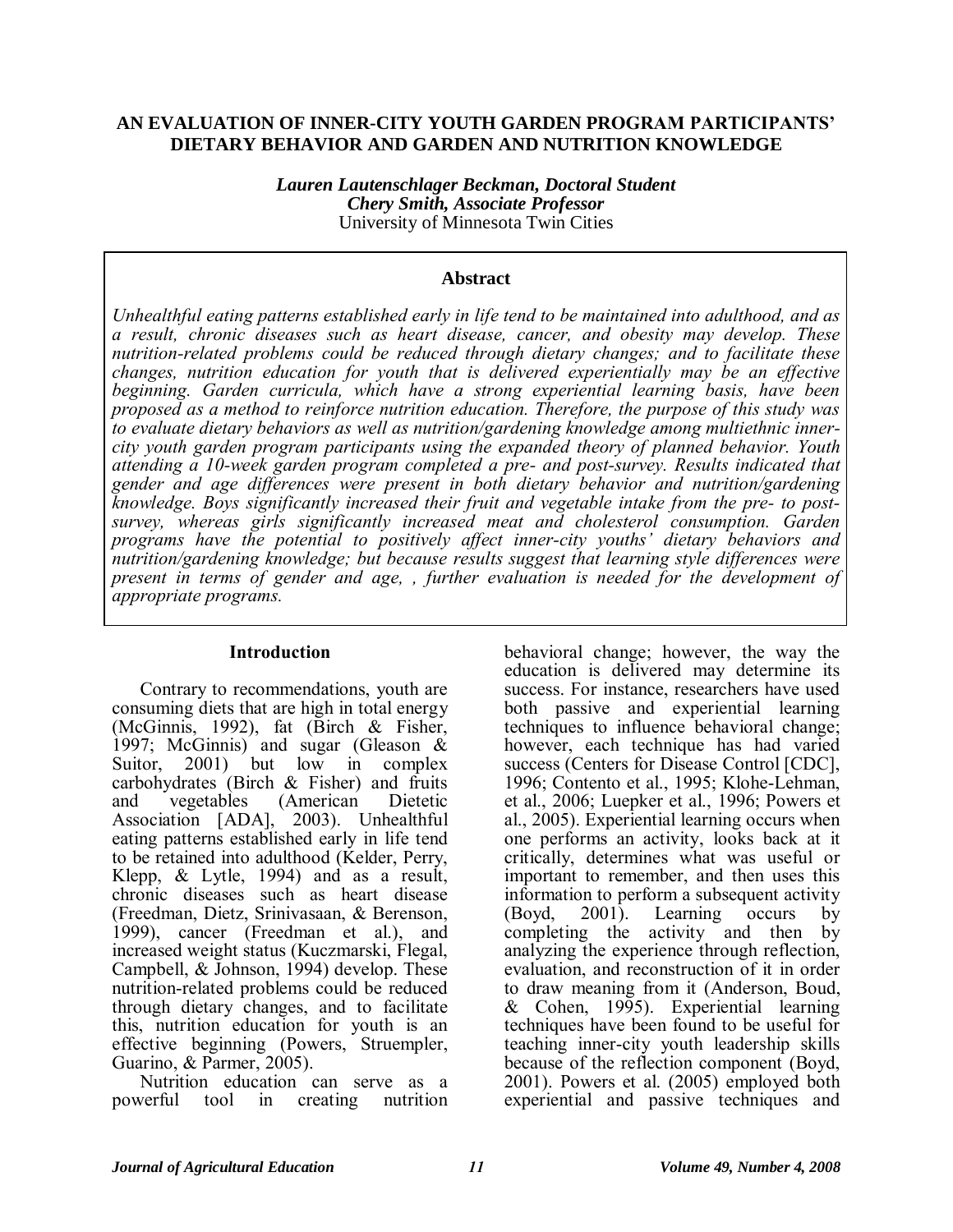found significant dietary behavior and overall nutrition knowledge improvements when the two techniques were used together.

Although a knowledge component is essential in nutrition education, it may not be solely effective in promoting behavior change (Contento et al., 1995). For example, experiential centered approaches, such as behavioral skill-building and efficacyenhancing experiences, may increase intervention effectiveness (CDC, 1996). Nutrition education programs that focus on behavioral change have achieved significant success in positively changing youth eating behaviors (Luepker et al., 1996).

Some research has found a positive relationship between nutrition knowledge disseminated passively and behavioral change (Klohe-Lehman et al., 2006); others have observed a weak relationship (CDC, 1996). Passive learning techniques have been found to be ineffective in facilitating student learning because they do not encourage students to actively process information (Shakarian, 1995). Thus, there is a strong consensus that education for youth should include experiential learning techniques in science fields (Mabie & Baker, 1996). Garden curricula, which have a strong experiential learning basis, have been proposed as a method to reinforce nutrition education (Morris & Zidenberg-Cherr, 2002; Viola, 2006) because youth who plant and harvest their own produce are more likely to eat it (Morris et al.). English et al. (1997) reported that Vietnamese children exposed to a nutrition/gardening curriculum, that included both passive- and experiential-based, consumed significantly more fruit, vegetables, energy, protein, vitamin A, and iron at follow-up than their nonintervention counterparts. A cooking component also has an experiential learning foundation and has been used to increase fruit and vegetable consumption (Brown & Hermann, 2005) and nutrition knowledge among youth (Liquori, Koch, Contento, & Castle, 1998), by increasing familiarity with healthy foods through preparation and consumption. Anderson, Bell, Adamson, and Moyniham (2002) suggested that cooking may be a practical method to increase nutrition knowledge, improve attitudes

towards foods, and increase consumption of more 'healthful' foods. An enhanced understanding of science concepts can result from engagement in hands-on activities because of the provision of meaningful and concrete experiences (Meichtry, 1992). Therefore, because agriculture is by nature hands-on, it makes sense that this approach is utilized in youth garden projects (Mabie & Baker). Mabie and Baker found that youth participation in experiential activities helped students in their ability to observe, communicate, compare, relate, order, and infer information. Although there is good research on youth gardening outside the United States (English et al.; Viola), to date, there is a paucity of research examining nutrition/garden knowledge and dietary changes in the United States.

The theory of planned behavior (TPB) has been used to study decision-making behavior in youth (Fila & Smith, 2006; Lautenschlager & Smith, 2007a). It was first described by Ajzen in 1991 as an individual based theory that measures theoretical constructs that relate to motivation or decision making. Intention is a direct determinant of behavior with the constructs of attitude, subjective norm, and perceived behavioral control (PBC) as direct determinants of intention (Ajzen) (Figure 1). PBC has a direct causal effect on behavior.

This research project assessed changes in dietary behavior and nutrition/garden knowledge using an expanded version of the TPB as the theoretical framework among youth attending a garden program that incorporates both passive and experiential<br>learning approaches. We specifically learning approaches. investigated (a) whether an inner-city garden program can change youth knowledge concerning gardening and nutrition, (b) what predicts youth nutrition/gardening knowledge, and (c) whether participation in a gardening program influences youth dietary behavior. Readers of this journal will find this article significant because a garden program inherently incorporates agricultural education and can educate youth at an early age about nutrition from a food system's perspective and whether educators can plan or expect behavioral change with garden/nutrition curriculum implementation.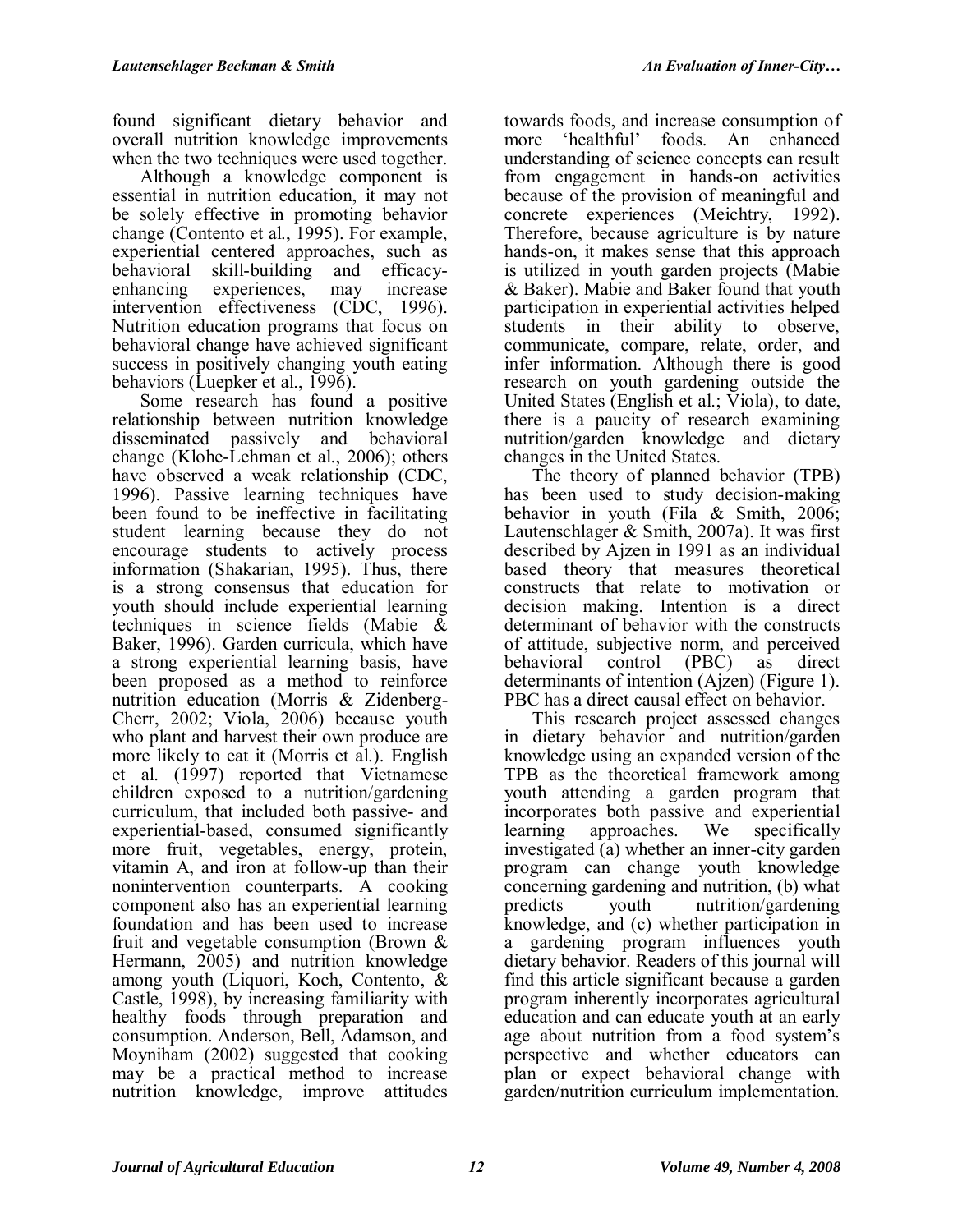

*Figure 1.* Study model of gardening and dietary behaviors based on the expanded theory of planned behavior model.

*Note:* The entire figure shows the expanded TPB; removal of the shaded regions depicts the original TPB.

## **Methods**

## *Study Population and Design*

This study evaluated the Youth Farm and Market Project (YFMP), a 10-week garden program working with inner city youth. The YFMP began in 1994 and educates multi-ethnic youth about environmental responsibility, cultural diversity, and the food system (YFMP, 2005). At the three YFMP locations, youth learned about these concepts through experiential learning via gardening and cooking activities and a passive nutrition education curriculum 3 days a week.

Youth ages 8 to 15 years provided information on their age, grade, gender, and ethnicity. Youth also completed a 24-hour recall at pre- and post-survey. Attrition at post-survey was examined for differences in race, gender, grade of education, and YFMP location, and results indicated that only race

was significantly different, with more Hmong youth dropping out of the study. Possible cause for the attrition is that some Hmong families grow crops and may have needed their children to assist in their fields. Staff reported that other youth may have discontinued the program to attend summer school or to work for money. The University of Minnesota's Institutional Review Board for Human Subjects approved this study.

## *Description of Survey*

Self-administered surveys were given to youth at the beginning and end of the program and took 20 to 30 minutes to complete. The survey consisted of 177 questions; however, some questions were worded differently to capture changed behavior. Participants were given instructions on how to complete the survey and for youth with difficulties reading, and/or understanding questions, research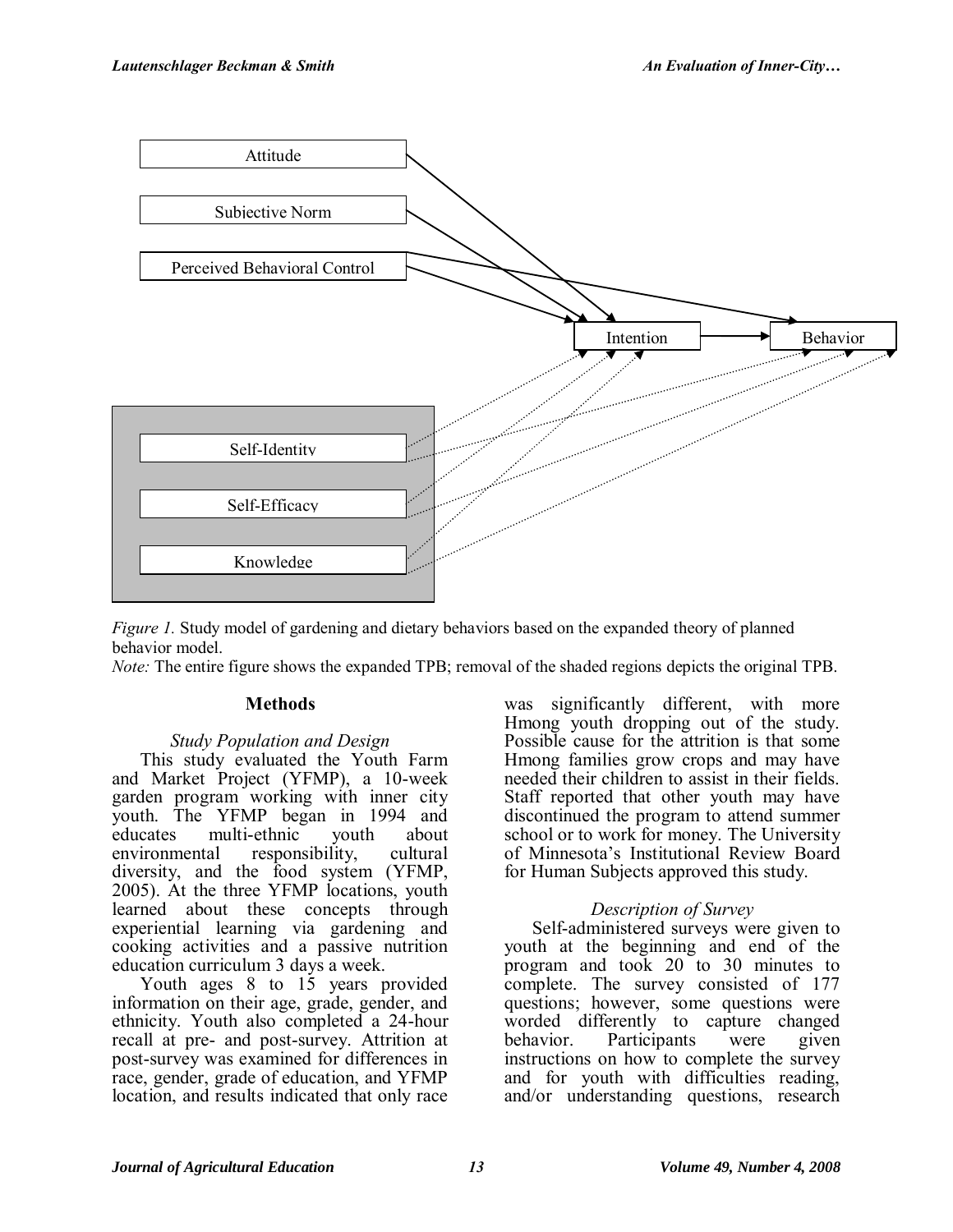assistants were present to help. Upon completion, surveys were checked for multiple answers and/or missing information and youth were asked to complete missing data. A 5-point Likert response scale was used for most questions; youth had to choose from "strongly agree," "agree," "don't know," "disagree," or "strongly" disagree." Positively worded questions were coded from +2 to -2, and negatively worded questions were coded from  $-2$  to  $+2$ . Questions relating to the frequency of certain behaviors were coded from either 0 to 5 (e.g., fruit or vegetable consumption) or 1 to 4 (e.g., ethnic food consumption).

Surveys were developed based on a review of the literature, informal discussions with YFMP staff, and formative data collected through six focus groups conducted earlier with YFMP participants and non-YFMP participants (Lautenschlager & Smith, 2007b). Experts in the fields of nutrition, public health, and agriculture reviewed the surveys for face validity and content. The survey was then pilot tested for understandability and ease of completion with 25 program eligible youth. Internal consistency of construct scales for the pilot survey were evaluated using Cronbach's alpha coefficients, which is an index of how well a set of variables measures a single unidimensional latent construct (UCLA, 2005). After slight modifications to the survey, the Cronbach's alpha coefficients were in the substantial to almost perfect range (Landis & Koch, 1977) for the preand post-surveys (0.65 to 0.92).

The surveys were developed to evaluate factors predicting youth dietary and gardening behavior using the TPB as the theoretical framework. The original TPB model was expanded to include three additional constructs, self-identity, selfefficacy, and knowledge, along with the original constructs of attitude, subjective norm, and PBC (Ajzen, 1991). More specifically, attitude is an individual's overall evaluation of a behavior (Ajzen, 1991), and 53 questions were used in the survey as a direct measure (e.g., *I like to try new foods*). Subjective norm measures an individual's belief about what others who are important to them want them to do and their motivation to comply with that referent

(Ajzen). An indirect measure of an individual's subjective norm was calculated by taking the product of the normative belief about each referent (e.g., *My family tells me to cook*) (17 questions) and the individual's motivation to comply (e.g., *I cook when my family tells me to*) (17 questions) and summing it across all referents (Montano & Kasprzyk, 2002). PBC is an individual's belief about the amount of control they feel they have to successfully complete a behavior (Ajzen), and 17 questions were used in the survey as a direct measure (e.g., *It is hard to eat foods that are good for me because they are not around*).

Because theories can be modified, three additional constructs were added to the original model for this project, including self-efficacy, self-identity, and knowledge  $(Figure 1)$ . Ajzen  $(1991)$  agrees that additional constructs can be added to the model, providing they capture a significant proportion of the variance in either intention or behavior. Previous researchers have added self-efficacy (Armitage & Conner, 2001), self-identity (Fila & Smith, 2006; Robinson & Smith, 2002), and knowledge (Feng & Wu, 2005) to the TPB. Selfefficacy measures an individual's opinion of how well they can perform a behavior under various inhibiting conditions (Bandura, 1991). Thirteen self-efficacy survey questions were worded *I can…*(e.g., *I can try new foods*). Alternatively, self-identity represents "the distinguishing set of characteristics and behaviors that a person feels defines his or her essence" (Wetter et al., 2001, S14). Eight survey questions measured youths' perceptions of how they identified themselves, for example, *I consider myself a fast food eater*.

The knowledge construct measured youths' understanding of nutrition/garden related concepts. Responses to 11 questions about local foods, sustainability, and specific nutrients (e.g., *Corn tortillas are an example of a whole grain*) were used to assess knowledge. Questions were derived from the existing YFMP nutrition/garden curriculum. Lessons from the nutrition curriculum included (a) regional foods, (b) cooking skills, (c) food origins, (d) nutrients, and (e) healthy eating, whereas lessons from the garden curriculum included (a) the food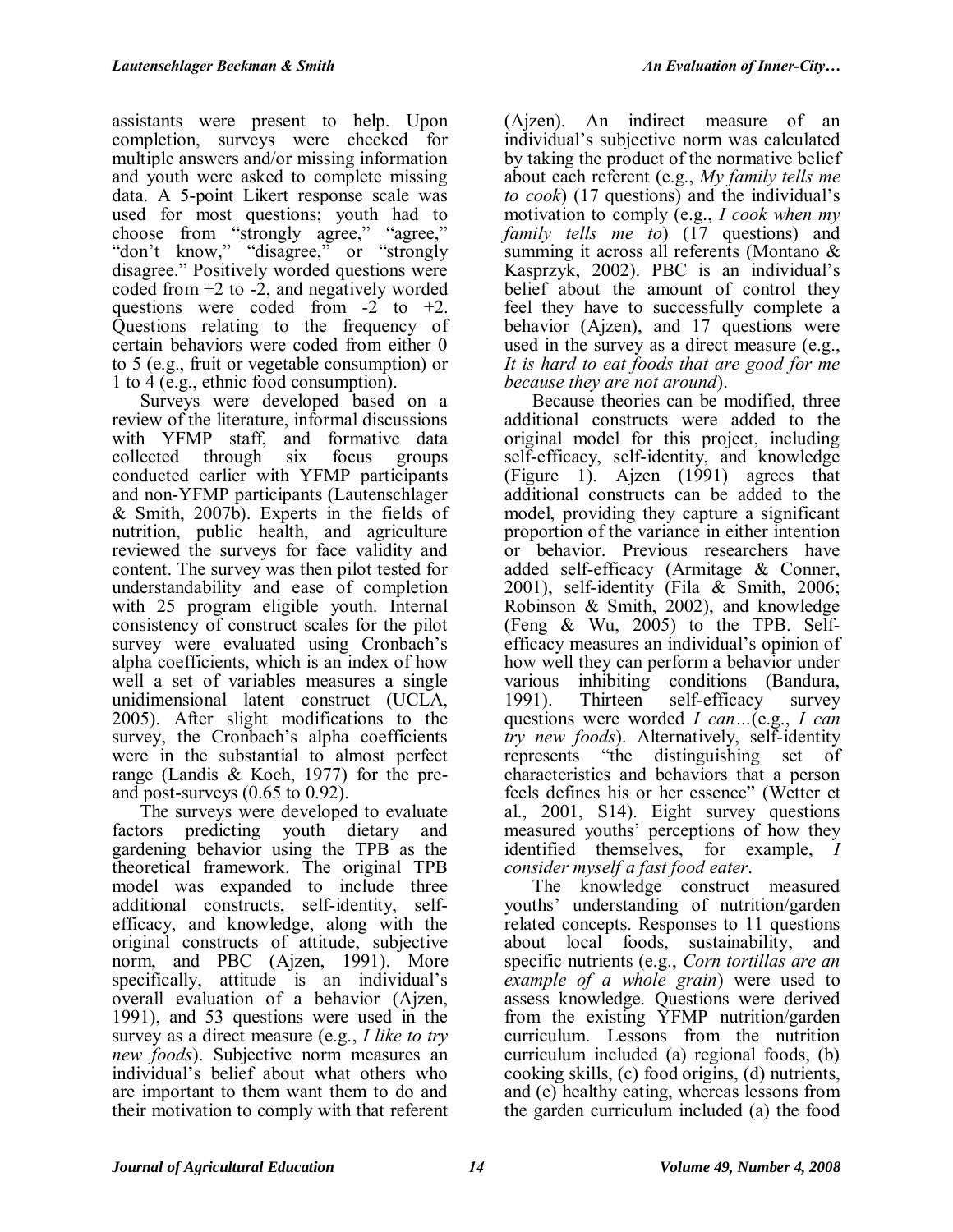system, (b) planting basics, (c) food origins, (d) farm maintenance and stewardship, (e) soil and fertilizing, (f) weeds and pests, (g) composting, and (h) harvesting. Knowledge questions were the same for both pre- and post-survey. The nutrition/gardening knowledge scores were recoded so that "strongly agree" and "agree" equaled +1 and "strongly disagree," "disagree," or "don't know" equaled 0. The values assigned to each question were then summated to give each youth a nutrition/gardening knowledge score, with the maximum being 11.

## *Description of 24-Hour Recall*

Researchers collected 24-hour recalls at pre- and post-surveys using the same protocol. Youth were asked to report what they consumed the previous day along with the preparation method used. Threedimensional food models and measuring cups were used to increase the reporting accuracy of amounts consumed. All combination food items (e.g., sandwich) were broken down by ingredient (e.g., vegetables, meat, bread type, and dressing). Data were analyzed for nutrients and food groups using ESHA Food Processor (v. 7.5, 2000).

## *Data Analysis*

Survey, food group, and nutrient data were analyzed using the Statistical Package for Social Sciences (SPSS, v. 12.0, 2003). Means and standard deviations were calculated for constructs and food group and nutrient data. Differences between ethnicity and gender on outcome variables were evaluated using Mann-Whitney U analyses because construct data, food group, and nutrients were non-normally distributed. Ethnic differences were not found, but gender differences were evident for food groups, nutrients, and all constructs except the nutrition/gardening knowledge score. Therefore, with the exception of the stepwise regression for the nutrition/gardening knowledge score, further statistical analyses were stratified by gender. Pearson correlations examined associations between the constructs for both pre- and post-surveys. Two stepwise

regression analyses were also conducted to investigate first, demographic variables and second, the constructs of the TPB most predictive of nutrition/gardening knowledge score at pre and post-survey. For the first model, the nutrition/gardening knowledge score was the dependent variable, and demographic information (age, gender, ethnicity, YFMP location) were independent candidate variables. In the second model, the nutrition/gardening knowledge score was the dependent variable, and constructs (attitude, subjective norm, PBC, self-efficacy, selfidentity, intention, and behavior) were independent candidate variables.

To evaluate change in knowledge between pre- and post-surveys, Wilcoxon Signed Rank tests were conducted on individual nutrition/gardening knowledge questions. Change in the nutrition/gardening knowledge score from pre- to post-survey was analyzed using a paired *t*-test. Change in nutrient and food group consumption from pre- to post-survey, as measured with the 24-hour recall and survey questions, were analyzed using a Wilcoxon Signed Rank test.

Fruit and vegetable consumption behavior was determined from a mean computed from the responses to the fruit and vegetable behavior survey questions measured from 0-5 servings in the previous 24-hours and the 24-hour recall food group data. The responses to the survey questions *How many pieces of fruit did you eat yesterday* and *How many vegetables did you eat yesterday* were added to the fruit and vegetable data, respectively, from the 24 hour recall and divided by 2. For example, if a youth reported eating two pieces of fruit on the survey and three pieces during the 24 hour recall, the youth would have a final fruit consumption of 2.5 servings.

## **Results**

## *Sample Characteristics*

Ninety-six youth completed the presurvey;  $69\%$  completed the post-survey (Table 1). Approximately one third of the group was African American, one third was White, and the remainder was Hispanic and Hmong (Table 1).

Results of the stepwise regression for the pre-survey found that age  $(R^2 = 0.067)$ , although weak, was most predictive of the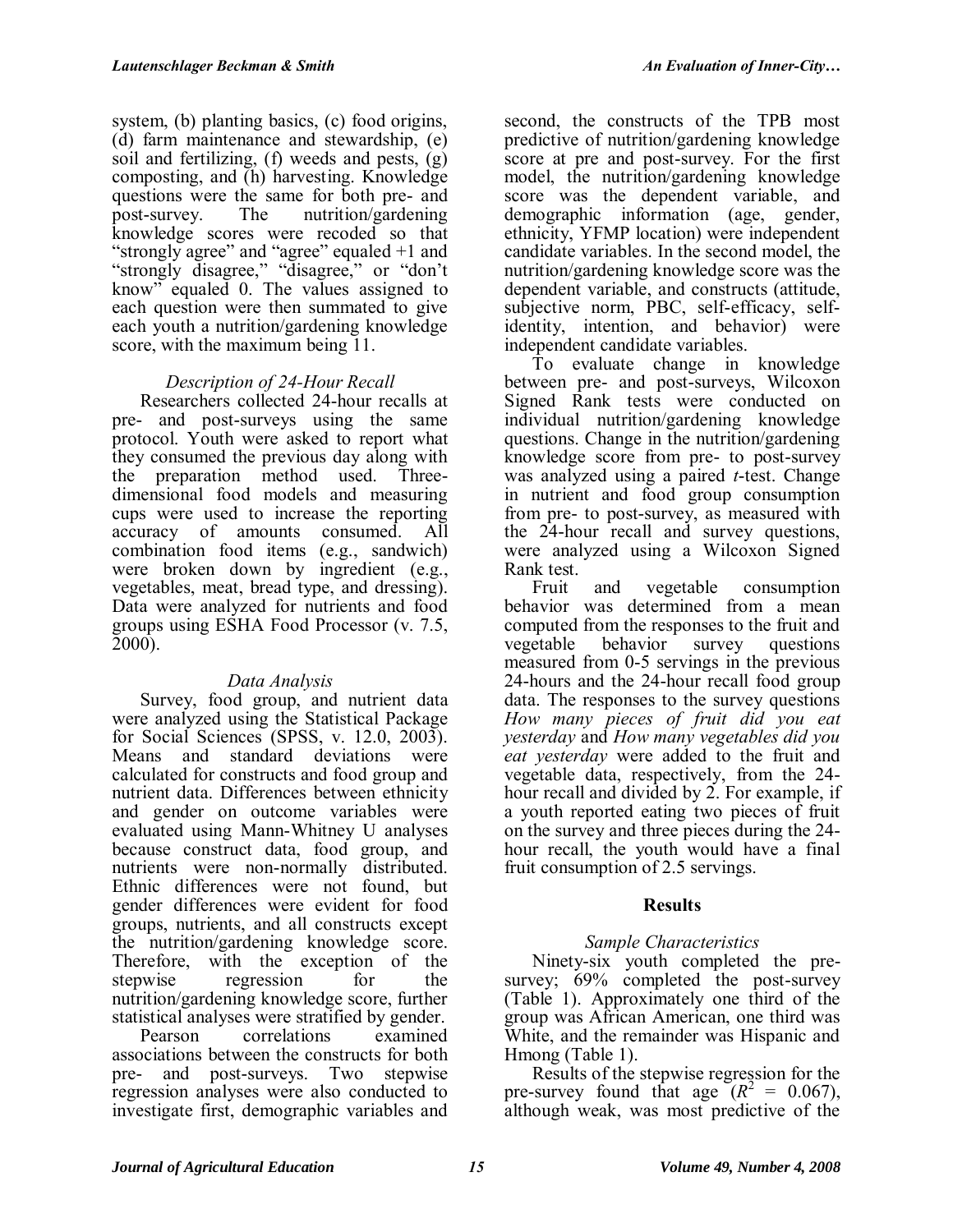nutrition/gardening knowledge score and age  $(R^2 = 0.092)$  was also most predictive of the nutrition/gardening knowledge score at post-survey. When the nutrition/gardening knowledge score was run as the dependent variable against all constructs (attitude, subjective norm, PBC, self-efficacy, selfidentity, intention, and behavior) as independent candidate variables, attitude (*R* 2 = 0.129) was most predictive of the nutrition/gardening knowledge score at presurvey. However, at post-survey, selfefficacy  $(R^2 = 0.226)$  and subjective norm  $(R^2 = 0.280)$  were most predictive.

Table 1

*Sample Characteristics of Youth Farm and Market Project Participants*

|            | Characteristic   | Pre $N$      | $\frac{0}{0}$ | Post $N$     | $\frac{0}{0}$     |
|------------|------------------|--------------|---------------|--------------|-------------------|
| Total      |                  | 96           |               | 66           |                   |
| <b>Sex</b> | <b>Boys</b>      | 42           | 43.8          | 25           | 37.9              |
|            | Girls            | 54           | 56.3          | 41           | 62.1              |
| Age        | $8 - 10$         | 33           | 34.3          | 26           | 39.4              |
|            | $11 - 12$        | 39           | 40.7          | 25           | 37.9              |
|            | $13 - 15$        | 24           | 25.0          | 15           | 22.8              |
| Ethnicity  | African American | 34           | 35.4          | 24           | 36.4 <sub>a</sub> |
|            | White            | 32           | 33.3          | 28           | $42.4_a$          |
|            | Hispanic         | 16           | 16.7          | 7            | 10.6 <sub>a</sub> |
|            | <b>H</b> mong    | 12           | 12.5          | 5            | 7.6 <sub>b</sub>  |
|            | American Indian  | $\mathbf{1}$ | 1.0           | $\mathbf{1}$ | 1.5 <sub>a</sub>  |
|            | Other            | 1            | 1.0%          | $\mathbf{1}$ | $1.5_a$           |

*Note.* Means with different subscripts differ significantly ( $p < 0.05$ ).

## *Boys*

Examination of the pre-survey expanded TPB model constructs found that attitude(*r* = 0.72), subjective norm (*r* = 0.77), PBC (*r*  $= 0.43$ ), self-efficacy ( $r = 0.56$ ), and selfidentity  $(r = 0.64)$  were correlated with intention to change, whereas at post-survey, all constructs were correlated with intention to change (attitude  $r = 0.71$ ; subjective norm  $r = 0.73$ ; PBC  $r = 0.68$ ; self-efficacy  $r =$ 0.52; self-identity  $r = 0.40$ . The nutrition/gardening knowledge score was not correlated with either intention or behavior at pre-survey but was correlated with intention on the post-survey  $(r = 0.42)$ . Although the original model proposes that

PBC is correlated with behavior, in our model, no association was found. Also, no constructs from the expanded model were associated to behavior at pre- or post-survey.

The nutrition/gardening knowledge score significantly increased from pre- to post-survey  $(p = 0.000)$  (Table 2). Analysis of the 24-hour recall data indicated that consumption of fruit  $(p = 0.030)$  and<br>vegetables  $(p = 0.007)$  significantly  $(p = 0.007)$  significantly increased from pre- to post-survey (Table 3). Additional food groups (e.g. dairy, meat, bread, fats, oils, and sweets) were analyzed; however, no significant changes from pre- to post-survey were evident.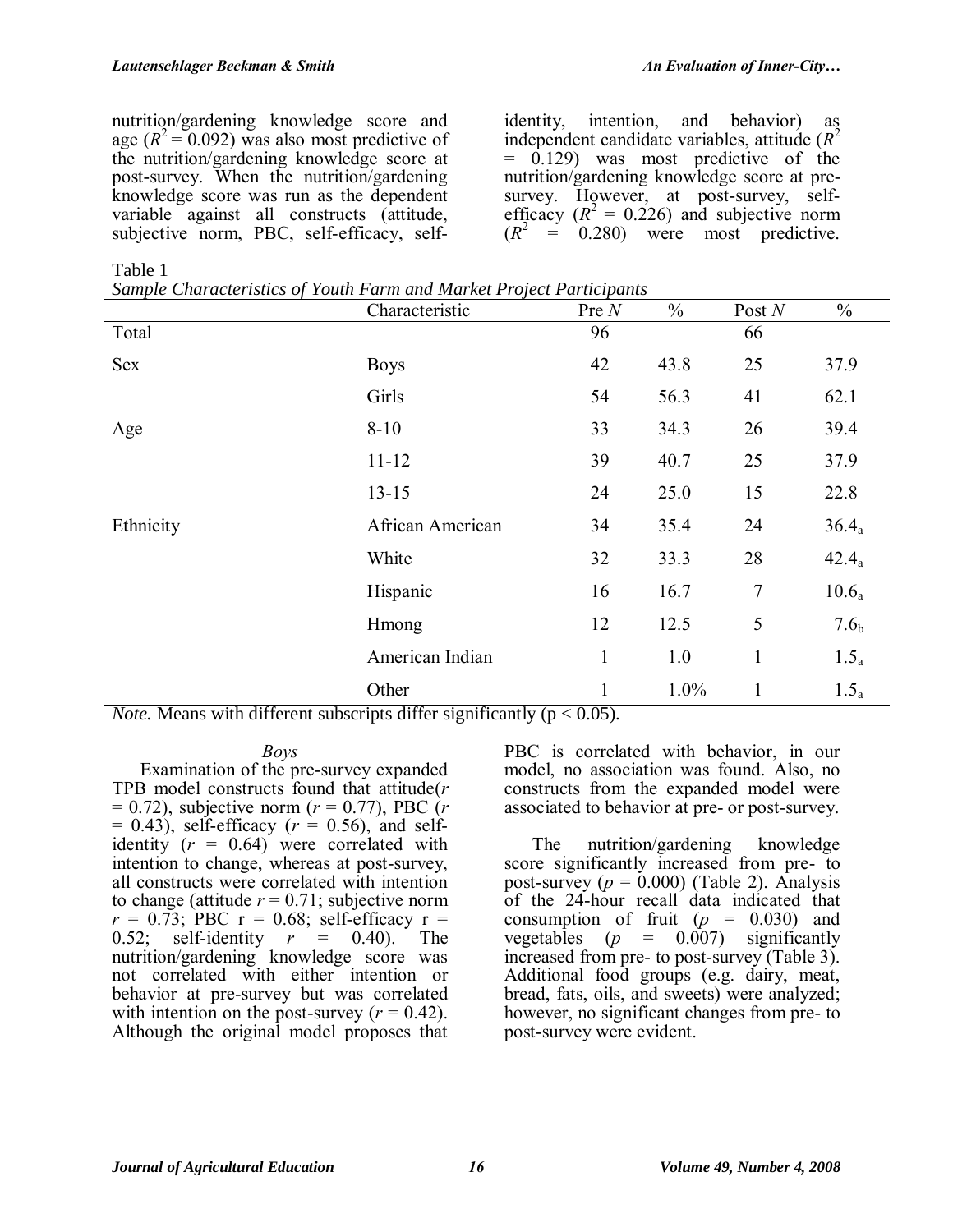## Table 2

|  |  | Boys' and Girls' Pre- and Post-Survey Nutrition and Gardening Knowledge Question Means |  |  |  |  |
|--|--|----------------------------------------------------------------------------------------|--|--|--|--|
|--|--|----------------------------------------------------------------------------------------|--|--|--|--|

|                                                                                      | Boys $(n = 25)$ |            |          | Girls $(n = 41)$ |            |          |
|--------------------------------------------------------------------------------------|-----------------|------------|----------|------------------|------------|----------|
|                                                                                      | Pre Mean        | Post Mean  |          | Pre Mean         | Post Mean  |          |
| Knowledge survey questions <sup>a</sup>                                              | (SD)            | (SD)       | p        | (SD)             | (SD)       |          |
| It is good to eat foods grown<br>nearby because it does not waste<br>gas.            | 0.36(0.95)      | 0.64(1.08) | 0.124    | 0.56(0.81)       | 0.73(0.78) | 0.271    |
| Pineapple is an example of a food<br>grown in Minnesota.                             | 0.80(1.15)      | 0.68(1.22) | 0.755    | 0.63(1.04)       | 0.78(0.91) | 0.340    |
| Dark green leafy vegetables like<br>spinach are good for your eyes.                  | $-0.36(0.86)$   | 0.20(0.91) | 0.086    | $-0.07(0.75)$    | 0.00(0.77) | 0.726    |
| Whole grains are not good for you;<br>white bread is better for your<br>body.        | 0.40(1.15)      | 0.48(1.19) | 0.635    | 1.00(0.84)       | 1.07(0.75) | 0.426    |
| Carbohydrates are grains, bread<br>products, and sugars.                             | 0.48(0.77)      | 0.40(0.91) | 0.564    | 0.32(0.61)       | 0.17(0.74) | 0.109    |
| Corn tortillas are an example of a<br>whole grain.                                   | 0.28(0.94)      | 0.52(0.96) | 0.271    | 0.46(0.64)       | 0.34(0.62) | 0.251    |
| Nuts contain protein and fiber.                                                      | 0.48(0.77)      | 0.60(0.96) | 0.564    | 0.44(0.67)       | 0.54(0.67) | 0.248    |
| Certain fats, like trans fat, can clog<br>your arteries.                             | 0.56(0.71)      | 0.68(0.99) | 0.490    | 0.54(0.78)       | 0.39(0.63) | 0.180    |
| Protein is found in foods such as<br>cheese and soy.                                 | 0.52(0.82)      | 0.56(1.00) | 0.805)   | 0.32(0.79)       | 0.63(0.66) | $0.014*$ |
| Garlic is an herb we grow in the<br>garden.                                          | 0.60(1.04)      | 0.56(1.00) | 0.857    | 0.63(0.99)       | 0.78(0.85) | 0.431    |
| Buying fast food <sup>b</sup> helps us be<br>closer to where our food comes<br>from. | 0.28(1.14)      | 0.48(1.19) | 0.313    | 0.78(0.96)       | 0.76(0.99) | 0.832    |
| Knowledge construct mean <sup>ac</sup>                                               | 0.40(0.44)      | 0.53(0.56) | $0.038*$ | 0.51(0.40)       | 0.56(0.43) | 0.255    |
| Nutrition/gardening knowledge<br>scorede                                             | 4.00(3.20)      | 5.24(3.33) | $0.000*$ | 5.10(2.39)       | 5.46(3.03) | 0.403    |

<sup>a</sup>Denotes Wilcoxon Signed Ranks test performed. <sup>b</sup>Defined in survey as "McDonalds, Burger King, Taco Bell, KFC, burgers, fries, shakes, and pizza." "Knowledge construct means were obtained by summating all response values and dividing by 11. <sup>d</sup> Summation of responses to knowledge questions. Correct responses were coded as +1 and incorrect responses were coded as 0 with 11 being the highest possible score. <sup>e</sup>Denotes paired sample *t*-test performed. \*  $p$  < 0.05.

#### *Girls*

Similar to the boys' pre-survey results, constructs associated with intention included attitude ( $r = 0.62$ ), subjective norm ( $r =$ 0.54), PBC (*r* = 0.37), self-efficacy (*r* = 0.35), and self-identity  $(r = 0.39)$ , whereas at post-survey, attitude  $(r = 0.53)$ , subjective norm ( $r = 0.52$ ), PBC ( $r = 0.60$ ), and selfidentity (*r* = 0.56) were correlated. However, unlike the boys' pre- and postsurvey results, behavior was correlated with PBC at both surveys (pre-survey  $r = 0.45$ ;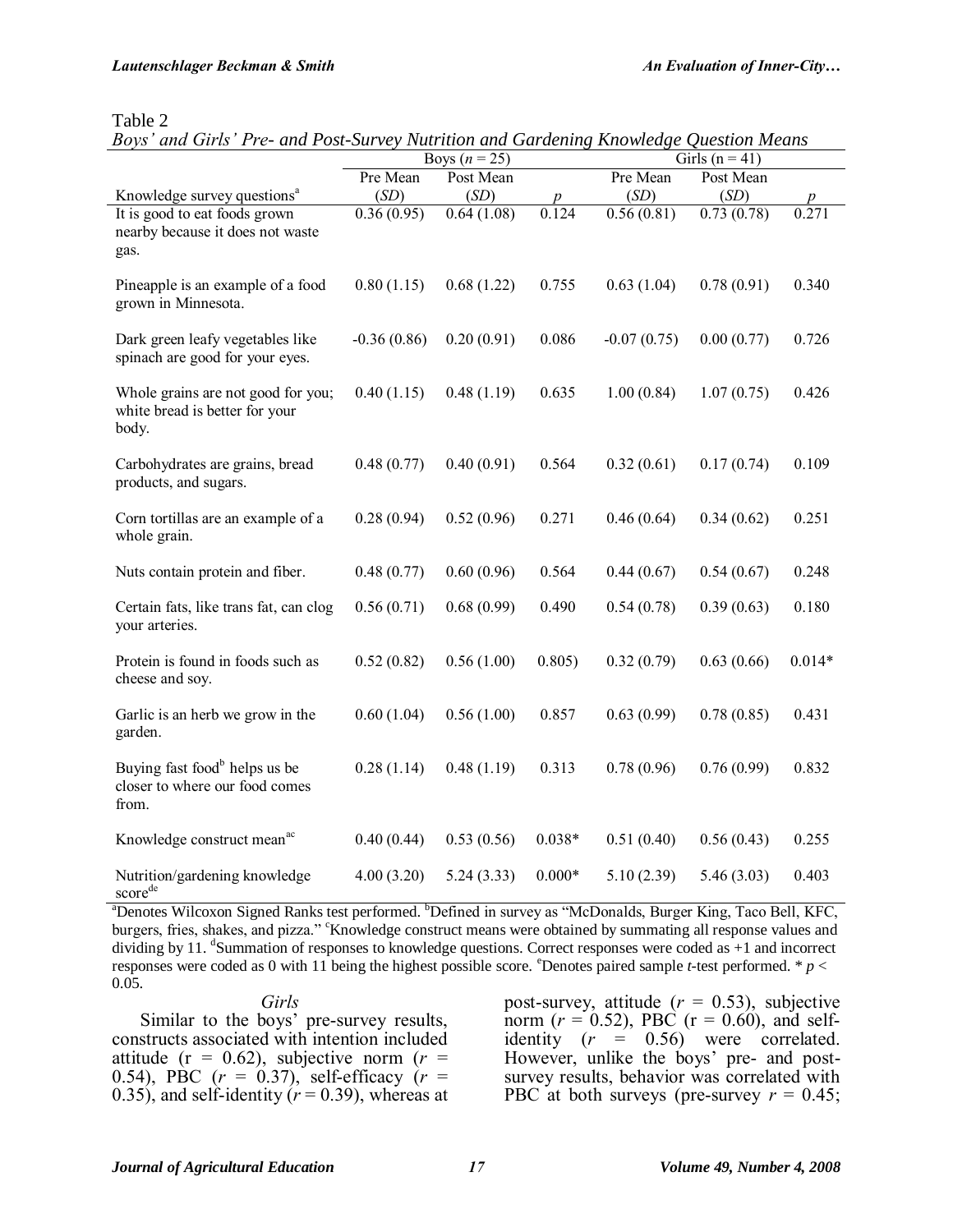post-survey  $r = -0.35$ ), in addition to self-<br>identity on the post-survey. The the post-survey. The nutrition/gardening knowledge score was not correlated to either intention or behavior on either survey. Similar to the boys' preand post-survey results, no association was found between intention and dietary behavior at either survey.

The nutrition/gardening knowledge score did not significantly increase from preto post-survey. However, when analyzed individually, one knowledge question (*Protein is found in cheese and soy*) showed a significant change from pre- to post-survey  $(p = 0.014)$  (Table 2).

Analysis of the 24-hour recall data indicated that consumption of cholesterol (*p*  $= 0.015$ ), and meat  $(p = 0.041)$  increased from pre- to post-survey (Table 3). Additional food groups (e.g. dairy, fruit, vegetable, bread, fats, oils, and sweets) were analyzed; however no significant changes from pre- to post-survey were evident.

Table 3

*Boys' and Girls' Pre- and Post-Survey Nutrient and Food Group Means*

|                       |          | Boys $(n = 25)$ |      | Girls $(n = 41)$ |           |         |
|-----------------------|----------|-----------------|------|------------------|-----------|---------|
|                       | Pre Mean | Post Mean       |      | Pre Mean         | Post Mean |         |
| Nutrient              | (SD)     | (SD)            | p    | (SD)             | (SD)      |         |
| Calories (kcal/day)   | 2364.73  | 2679.92         | 0.58 | 2240.37          | 2507.99   | 0.07    |
|                       | (1103.1) | (1833.5)        |      | (1667.8)         | (1390.6)  |         |
| Protein (g/day)       | 83.29    | 86.06           | 0.93 | 67.98            | 82.60     | 0.15    |
|                       | (38.0)   | (49.9)          |      | (36.7)           | (48.3)    |         |
| Carbohydrate (g/day)  | 336.21   | 361.29          | 0.53 | 317.60           | 349.52    | 0.22    |
|                       | (181.6)  | (231.5)         |      | (212.5)          | (179.7)   |         |
| Fiber $(g/day)$       | 15.07    | 21.16           | 0.09 | 22.57            | 21.67     | 1.00    |
|                       | (7.2)    | (13.2)          |      | (15.8)           | (13.3)    |         |
| Fat (g/day)           | 89.85    | 103.02          | 0.72 | 81.90            | 89.46     | 0.09    |
|                       | (61.7)   | (93.2)          |      | (84.9)           | (67.2)    |         |
| Saturated fat (g/day) | 31.97    | 29.93           | 0.70 | 28.26            | 30.76     | 0.48    |
|                       | (23.0)   | (25.6)          |      | (25.9)           | (25.4)    |         |
| Cholesterol (mg/day)  | 245.32   | 251.95          | 0.71 | 140.65           | 235.21    | $0.02*$ |
|                       | (215.4)  | (254.2)         |      | (143.2)          | (257.0)   |         |
| Vitamin A (µg/day)    | 1047.94  | 997.36          | 0.72 | 1257.28          | 1371.99   | 0.73    |
|                       | (810.8)  | (771.1)         |      | (1252.4)         | (1496.9)  |         |
| Thiamin (mg/day)      | 1.53     | 1.74            | 0.58 | 1.73             | 1.52      | 0.72    |
|                       | (1.1)    | (1.1)           |      | (1.3)            | (0.9)     |         |
| Riboflavin (mg/day)   | 1.89     | 2.08            | 0.80 | 1.91             | 1.80      | 0.96    |
|                       | (1.5)    | (1.5)           |      | (1.4)            | (1.1)     |         |
| Niacin (mg/day)       | 19.95    | 22.02           | 0.51 | 20.34            | 18.91     | 0.97    |
|                       | (12.2)   | (17.8)          |      | (15.0)           | (11.9)    |         |
| Vitamin B6 (mg/day)   | 1.68     | 2.02            | 0.26 | 1.78             | 2.23      | 0.81    |
|                       | (1.5)    | (1.7)           |      | (1.5)            | (3.7)     |         |
| Vitamin B12 (µg/day)  | 2.63     | 3.42            | 0.60 | 2.67             | 3.36      | 0.21    |
|                       | (2.6)    | (4.7)           |      | (2.8)            | (3.3)     |         |
| Vitamin C (mg/day)    | 115.26   | 137.50          | 0.74 | 132.86           | 129.08    | 0.78    |
|                       | (77.1)   | (131.5)         |      | (118.1)          | (115.7)   |         |
| Calcium (mg/day)      | 993.18   | 1066.21         | 0.72 | 920.27           | 1050.29   | 0.82    |
|                       | (749.0)  | (924.3)         |      | (551.4)          | (850.7)   |         |
| Magnesium (mg/day)    | 195.99   | 265.20          | 0.09 | 254.82           | 220.82    | 0.32    |
|                       | (96.5)   | (134.3)         |      | (175.4)          | (125.2)   |         |
| Phosphorus (mg/day)   | 998.56   | 1277.96         | 0.37 | 1056.91          | 1117.50   | 0.89    |
|                       | (622.7)  | (789.1)         |      | (637.1)          | (818.1)   |         |
|                       |          |                 |      |                  |           |         |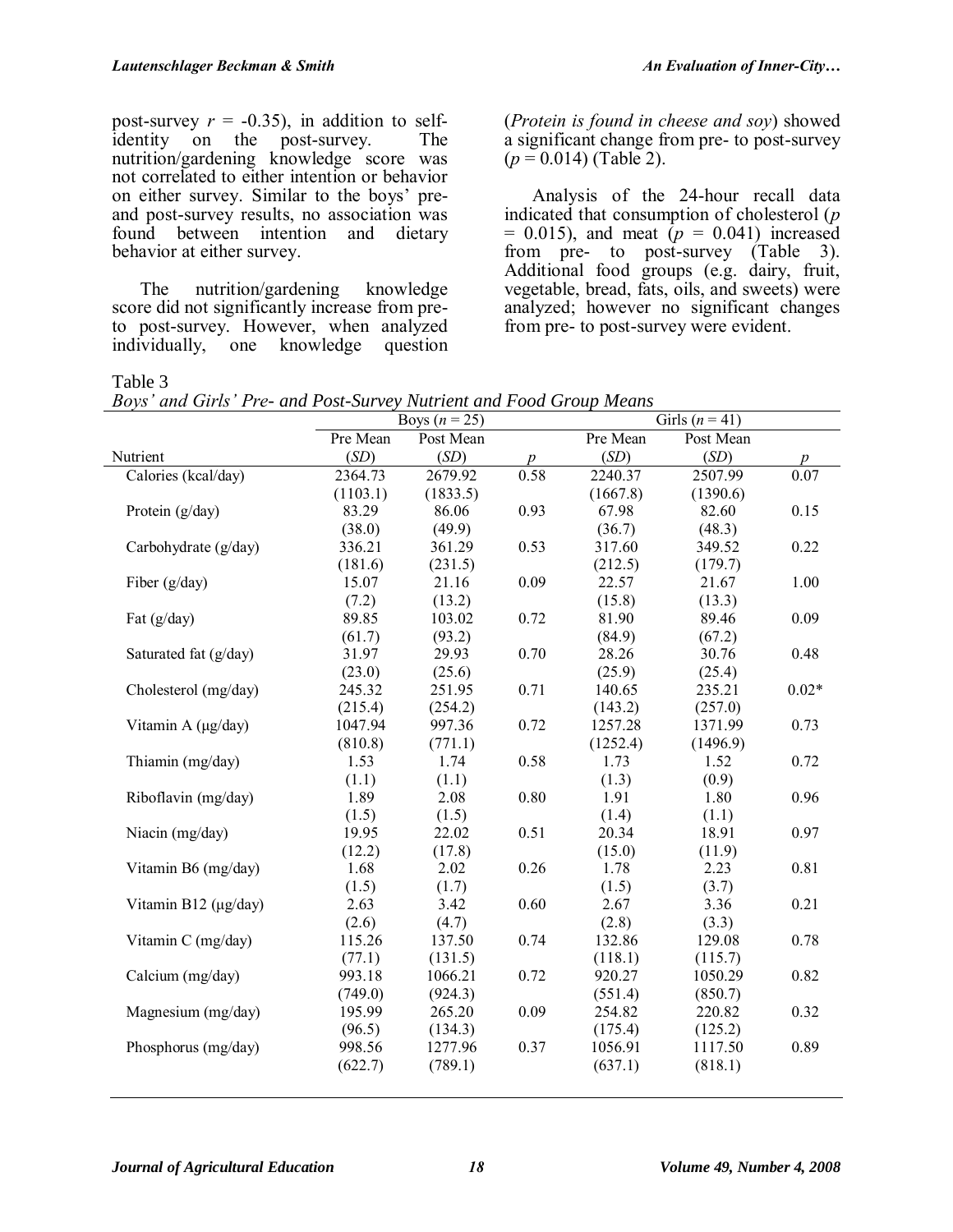|                                       | Girls $(n = 41)$<br>Boys $(n=25)$ |           |          |          |           |         |
|---------------------------------------|-----------------------------------|-----------|----------|----------|-----------|---------|
|                                       | Pre Mean                          | Post Mean |          | Pre Mean | Post Mean |         |
| Food Group                            | (SD)                              | (SD)      | n        | (SD)     | (SD)      | n       |
| Fats, oils, and sweets                | 22.95                             | 23.30     | 0.63     | 24.28    | 22.79     | 0.64    |
| (servings/day)                        | (16.0)                            | (21.0)    |          | (42.5)   | (22.9)    |         |
| Dairy (servings/day)                  | 2.02                              | 2.48      | 0.82     | 1.80     | 2.43      | 0.33    |
|                                       | (2.0)                             | (2.6)     |          | (1.5)    | (2.5)     |         |
| Meat (servings/day)                   | 1.90                              | 1.82      | 0.85     | 1.01     | 1.49      | $0.04*$ |
|                                       | (1.4)                             | (1.7)     |          | (1.0)    | (1.4)     |         |
| Fruit <sup>a</sup> (servings/day)     | 2.01                              | 3.05      | $0.030*$ | 2.64     | 2.58      | 0.25    |
|                                       | (1.7)                             | (2.1)     |          | (1.6)    | (2.1)     |         |
| Vegetable <sup>a</sup> (servings/day) | 2.05                              | 3.43      | $0.007*$ | 2.85     | 2.91      | 0.68    |
|                                       | (1.3)                             | (2.5)     |          | (2.4)    | (1.9)     |         |
| Bread (servings/day)                  | 8.82                              | 10.23     | 0.65     | 10.11    | 9.59      | 0.57    |
|                                       | (6.1)                             | (7.6)     |          | (8.8)    | (6.5)     |         |

<sup>a</sup> Fruit and vegetable consumption was calculated as the mean of the survey behavior questions and 24-hour dietary recall data. \* *p* < 0.05.

#### **Conclusion**

This study investigated the effects of a 10-week garden program on dietary behavior and nutrition and gardening knowledge in an inner-city group of multiethnic youth. Key findings were that modest changes in youth knowledge concerning gardening and nutrition were evident after program participation; age, attitude, selfefficacy, and subjective norm predicted nutrition and gardening knowledge in youth; and dietary intakes of several food groups significantly improved for boys and girls after garden program participation.

## *Change in Knowledge*

Both genders increased their nutrition/gardening knowledge score from pre- to post-survey; however, the results were significant only for boys. The response to the protein question significantly improved from pre- to post-survey for girls. The limited change in knowledge at postsurvey for the girls may be attributed to the boys catching up to the girls, who had a higher level of knowledge at the pre-survey.

An inappropriate nutrition and/or garden curriculum for the younger age group (e.g., 8 to 10 years) may also explain the limited change in knowledge at post-survey. The YFMP was designed to include both older and younger youth in the program with the idea that older youth would mentor younger youth. While conceptually this is a good idea, in practice it takes more work to incorporate knowledge that is appropriate for so many ages into a single curriculum. Results of the stepwise regression indicated that among the candidate demographic variables (age, gender, ethnicity, and YFMP location), age was most predictive of nutrition/gardening knowledge score at both pre- and post-survey, thus suggesting the curriculum may not have been age appropriate for all of the youth. Concepts such as fat classification (e.g. trans fat)specific vitamins and minerals, and food origin topics in the YFMP curriculum may be too difficult for younger age groups because they may not understand abstract concepts such as the nutrient content of foods or the classification of food into food groups (Lieberman, Clark, Krone, Orlandi, & Wynder, 1992). ,Consequently, education for younger youth should include concrete experiences, such as increasing exposure to healthy foods and building skills to choose healthy foods (Contento, Kell, Keiley, & Corcoran, 1992). Alternatively, older youth (e.g., middle school) are better able to understand more abstract concepts, such as the connection between eating behaviors and health (Contento et al., 1995).

Another possible explanation for the low nutrition/gardening knowledge scores may be the result of exposure time for the reinforcing activity. Although all youth were actively involved in harvesting the produce and cooking meals at YFMP, the exposure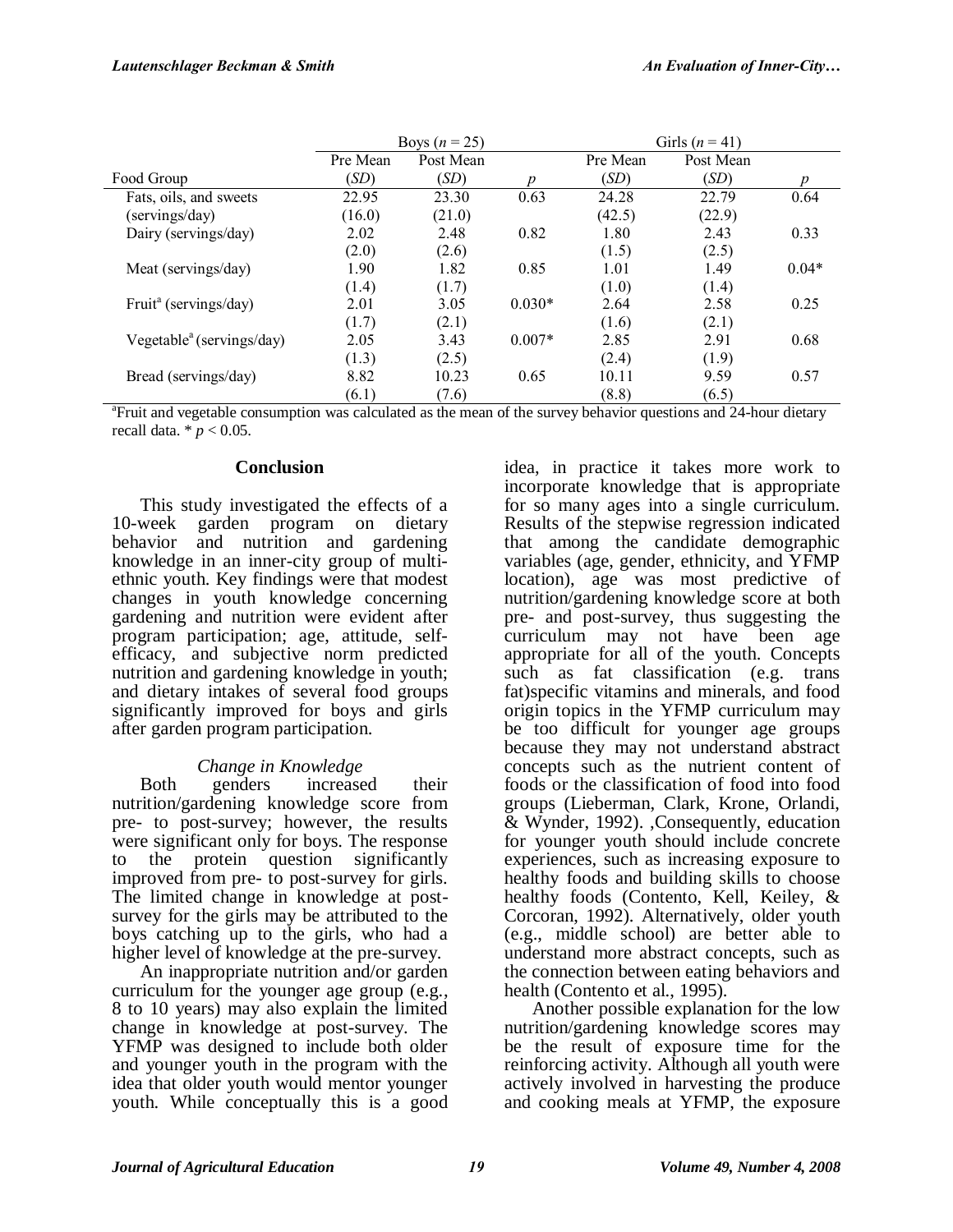time (10 weeks) may not have been enough to facilitate a change in knowledge. To allow all participants the opportunity to partake in activities, youth spent a maximum of 3 days rotating through the YFMP's various experiential learning activities such as cooking. Bergen (1993) found that 10 to 15 hours of education were needed to expect<br>
"large" effects in program specific effects in program specific knowledge. Because YFMP youth experienced only 3 hours of the cooking curriculum, they may not have received enough exposure to facilitate a change in knowledge. Although research concerning exposure time and behavioral change is limited, if more time had been allotted to the skills taught at YFMP, the resulting behavioral change might have been improved. Similarly, the cooking and gardening components are primarily experiential; however, the nutrition education curriculum tends to be passive at YFMP and may not be hands-on enough to foster a change in knowledge. Perhaps additional nutrition education could be incorporated into the cooking and gardening curriculums rather than taught separately.

# *Knowledge Predictors*

Attitude (pre-survey) and self-efficacy and subjective norm (post-survey) were constructs most predictive of the nutrition/gardening knowledge score. The purpose of YFMP is to empower youth to be environmentally responsible while also building teamwork and cooperation skills through a gardening, cooking, and nutrition curriculum. In the process, it appears to instill self-efficacy in the youth. Selfefficacy is an individual's opinion of how well they can perform a behavior under various inhibiting conditions (Bandura, 1991), and this may be why pre-survey selfefficacy was low but had increased at the end of the 10 weeks. We suggest that through YFMP participation, the youth were empowered to believe they could garden and cook foods not previously tried. They learned that they could do many things that they previously felt they could not do, resulting in a "can-do" attitude, as evidenced by increased self-efficacy scores. Though self-efficacy has not been evaluated with gardening programs, Stevens et al. (2003)

also found increased self-efficacy after exposure to a nutrition and physical activity intervention among American Indian girls.

Subjective norm, an individual's belief about what others who are important to them want them to do and their motivation to comply with that referent, (Ajzen, 1991) may have increased because youth felt important referents influenced the development of their nutrition and gardening skills, and as a result this added to the prediction of their nutrition/gardening knowledge score. To date, there are limited data concerning the relationship of subjective norm and behavior change in youth, but from our results it appears to be an important predictor. During focus groups discussions, we found that youth identified parents, peers, the media, and YFMP staff as social influences that impacted their food consumption behaviors (Lautenschlager & Smith, 2007b). In another study, Fila and Smith (2006) found that subjective norm, family, TV, and after school program staff were most predictive of Native American boys' eating behavior, accounting for 86% of the variance. It might be beneficial for youth programs to both assess who or what youth consider important prior to program initiation and then incorporate these referents into their curriculum. By doing so, this would create a program that may have more relevance for the youth.

Because health concerns, eating patterns, food preferences, and attitudes differ depending on one's cultural background (CDC, 1996; Harala, Smith, Hassel, & Gailfus, 2005), we had hypothesized that ethnicity would be a predictor of the nutrition/gardening knowledge score, in addition to age. However, our results indicated that age was the only demographic predictor of the nutrition/gardening knowledge score. Although it is difficult to determine the exact etiology of these results, the youth in this study reside in multi-ethnic communities and tend to mingle more among the various ethnic groups than what is seen in other areas. Thus, ethnicity may not be a predictor of nutrition/gardening knowledge because the social environment promotes cooperation and tolerance among the various ethnic groups.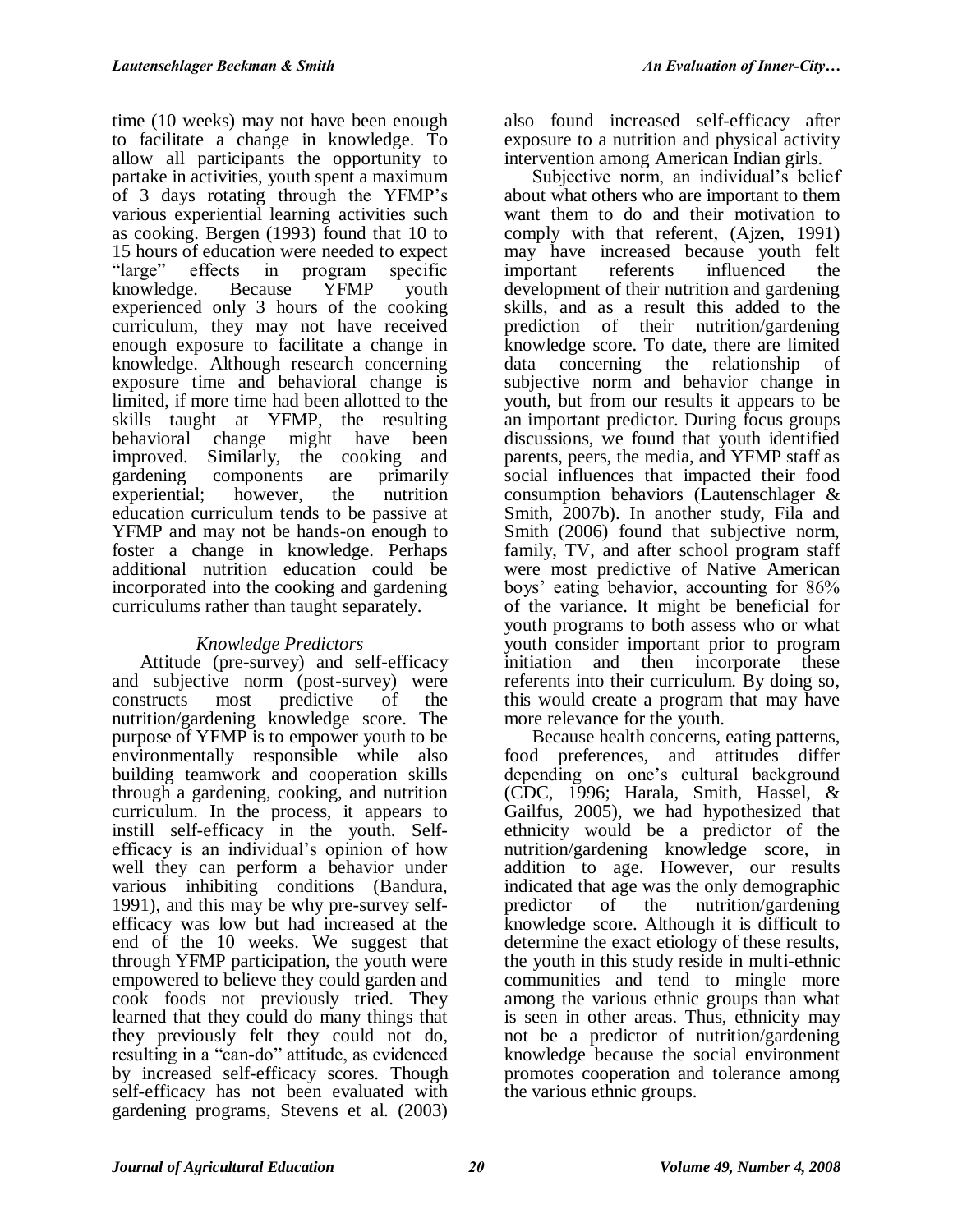#### *Change in Dietary Intake*

Analysis of boys' dietary intake showed positive findings that may be attributed to participation in YFMP. Intake from only the fruit and vegetable food groups significantly increased from pre- to post-survey. The boys may have increased their consumption of fruits and vegetables because they were able to experience the food system process by growing produce, harvesting it, taking it to the table, and ultimately enjoying the fruits (and vegetables) of their labor at snack and lunch time at YFMP. All youth at YFMP were involved in meal preparation at some point during the program, which always included fruits and vegetables. Morris et al. (2002) also found that youth who plant and harvest their own produce were more likely to eat it. Youth involved in garden-based nutrition education had a higher preference for vegetables, and this was maintained longer compared with either classroombased nutrition education or the control (Morris & Zidenberg-Cherr, 2002).

Nutrient and food group analysis for the girls also showed change from pre- to postsurvey, with increased consumption found in cholesterol and the meat food group. Although girls' cholesterol intake did increase, the mean intake was still well below the dietary guideline (300 mg/day) (Brown, 2005). The finding that girls increased their consumption of meat from pre- to post-survey without increases in saturated fat is a positive finding because iron deficiency anemia among low-income females is common (Looker, Dallman, Carroll, Gunter, & Johnson, 1997). However, unlike the boys, the girls did not increase fruit and vegetable consumption.

In conjunction with the minor<br>improvement in nutrition/gardening in nutrition/gardening knowledge score at post-survey, we offer tentative suggestions as to why the gardening program did not yield the same effect for girls as for boys. It may be that the curriculum was not as appropriate, or as relevant, to the girls. The girls may not have been engaged with the information and therefore did not transform the knowledge into a behavior change. Also, through casual observation it appeared that the girls used YFMP more as an opportunity to socialize and therefore may not have gained as much from the nutrition education component as the boys but may have benefited more in reinforcing communication and social skills. The CDC (1996) recommends that the benefits of healthy eating should be presented to youth in a context of what is already important to them. Prior to program initiation, YFMP and similar programs might consider conducting formative assessments of participants' values, attitudes, and interests in order to create and disseminate information in a more meaningful manner. With girls, including "break-out" or group learning activities, into the nutrition curriculum might improve knowledge transfer.

Current research in the United States focusing on youth garden programs is limited and has only assessed changes in fruit and vegetable preferences and intake (Morris & Zidenberg-Cherr, 2002). No U.S. research to date has evaluated changes in knowledge, nutrients, or other food groups<br>after garden program participation, after garden program participation, particularly with inner-city youth. In contrast, gardening research in rural Asia and Australia have evaluated changes in knowledge (Viola, 2006), garden skills (Viola), fruit and vegetable consumption (English et al, 1997), and specific nutrients (English et al.). As with our findings, Viola reported increased nutrition knowledge after exposure to a 6-month garden project in Australia. Similarly, in Vietnam, English et al. found increased consumption of fruits and vegetables by youth after garden program participation. However, it is important to consider that this research was conducted with rural youth (Viola,2006) and some of the gardens were created with the primary objective to improve food production and security (English et al).

## **Limitations**

This study shows the importance of youth gardening programs; however it is not without limitations. The program only met 3 days a week (Tuesday, Wednesday, and Friday) making it difficult to assess the dietary intake of all youth for nonprogram days. Also, because some of our sample of Hmong youth may have gardened with their families (Lautenschlager & Smith, 2007b), it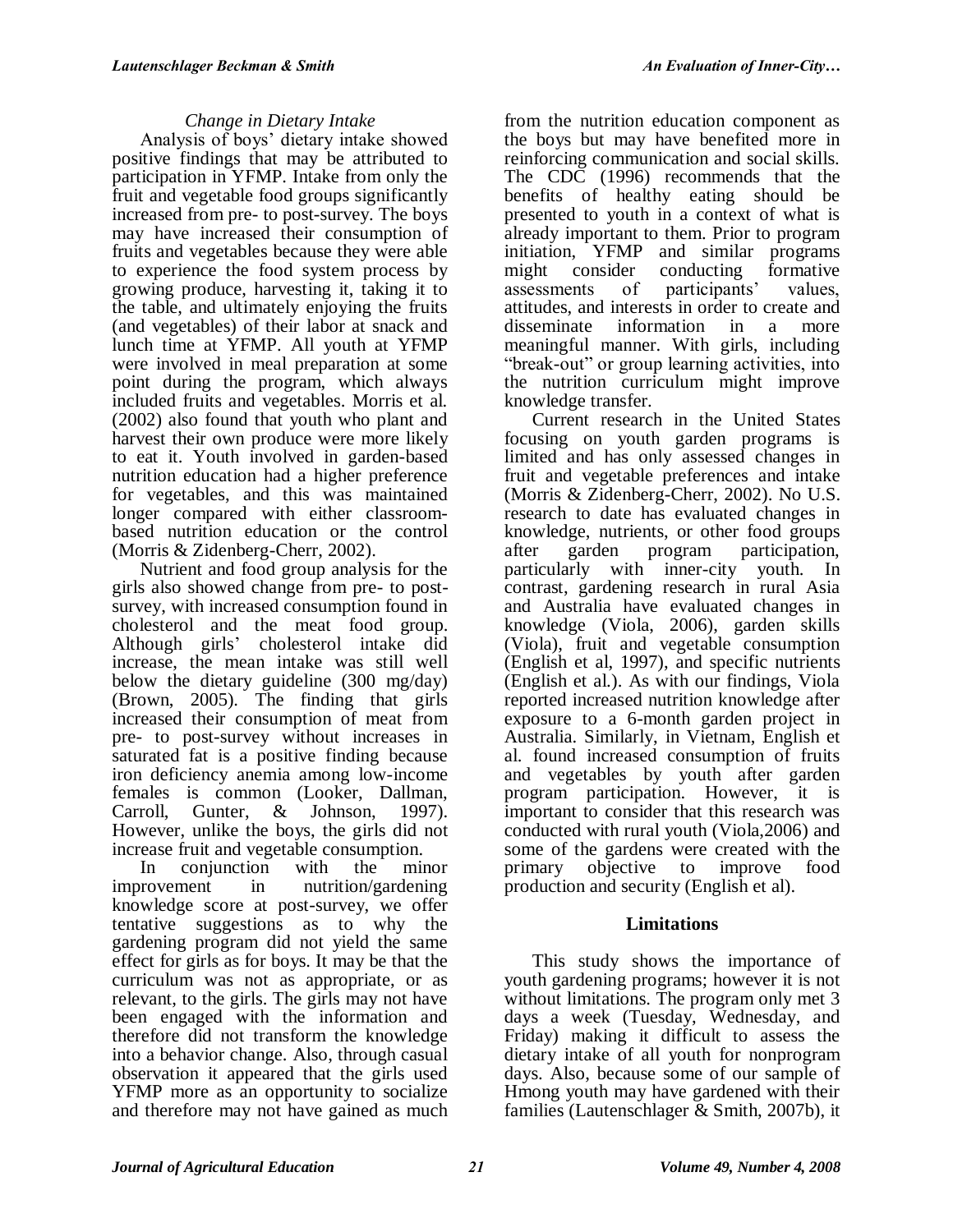Ī

is possible that this group exerted a bias on part of the sample. However, gardening experience is something that would be difficult to control for because all youth bring different agriculture skill sets to the program because the Minneapolis/St. Paul area is known for garden utilization (ACGA, 1998). Lastly, this study did not include a control group because of program constraints. The small sample size made it difficult to split the group, and YFMP staff felt it would be unethical to not expose a subgroup of YFMP to the new curriculum.

#### **Implications**

Garden programs have the potential to positively impact inner-city youth nutrition and gardening knowledge, and dietary behaviors. Most importantly, youth appeared to be empowered to try new behaviors (e.g., cooking, gardening, eating new and healthy foods) as a result of participation in this program. However, the long-term sustainability of resulting behavior change is unknown, and further investigation is warranted. It appears from our results that there is a gender and age difference in regard to learning styles, and this needs further evaluation to ensure appropriate development of future programs.

#### **References**

Ajzen, I. (1991). The theory of planned behavior. *Organizational Behavior and Human Decision Processes, 50*(2), 179-211.

American Community Gardening Association (ACGA). (1998). *National community gardening survey: 1996. community gardening survey:*<br>Retrieved January 27, 2006 Retrieved January 27, 2006 from http://www.communitygarden.org/ncgs.php

Anderson A. S., Bell A., Adamson A., and Moyniham P. (2002). A questionnaire assessment of nutrition knowledge – Validity and reliability issues. *Public Health Nutrition, 5*(3), 497-503.

Anderson, L., Boud, D., & Cohen, R. (1995). Experience-based learning. In G. Foley (Ed.), *Understanding adult education and training* (pp. 225-239). Sydney: Allen & Unwin.

Armitage C. J., and Conner, M. (2001). Social cognitive determinants of blood donation. *Journal of Applied Social Psychology, 31*(7), 1431-1457.

Bandura, A. (1991). Social cognitive theory of self regulation. *Organizational Behavior and Human Decision Processes, 50*(2), 248-285.

Bergen, D. (1993). Authentic performance assessments. *Childhood Education, 70*, 99-101.

Birch L. L., and Fisher J. O. (1997). Food intake regulation in children. Fat and sugar substitutes and intake. *Annals of the New York Academy of Sciences, 819*, 194- 220.

Boyd, B. L. (2001). Bringing leadership experiences to inner-city youth. *Journal of Extension, 39*(4), 1-6.

Brown, J. E. (2005). *Nutrition through the lifecycle.* Belmont, CA: Thomson Wadsworth.

Brown, B. J., and Hermann, J. R. (2005). Cooking classes increase fruit and vegetable intake and food safety behaviors in youth and adults. *Journal of Nutrition Education and Behavior, 37*(2), 104-105.

Centers for Disease Control and Prevention. (1996). Guidelines for school health programs to promote life-long healthy eating. *Morbidity and Mortality Weekly Report, 45*(RR-9), 1-41.

Contento, I.R., Balch, G.I., Bronner, Y.L., Paige, D. M., Gross, S. M., Bisignani, L., et al. (1995). Nutrition education for school-aged children. *Journal of Nutrition Education, 27*(6), 298-311.

Contento, I. R., Kell, D. G., Keiley, M. K., and Corcoran, R. D. (1992). A formative evaluation of the American Cancer Society changing the course of nutrition education curriculum. *Journal of School Health, 62*(9), 411-416.

English, R. M., Badcock, J. C., Giay, T., Ngu, T., Waters, A-M., and Bennett, S. A. (1997). Effect of nutrition improvement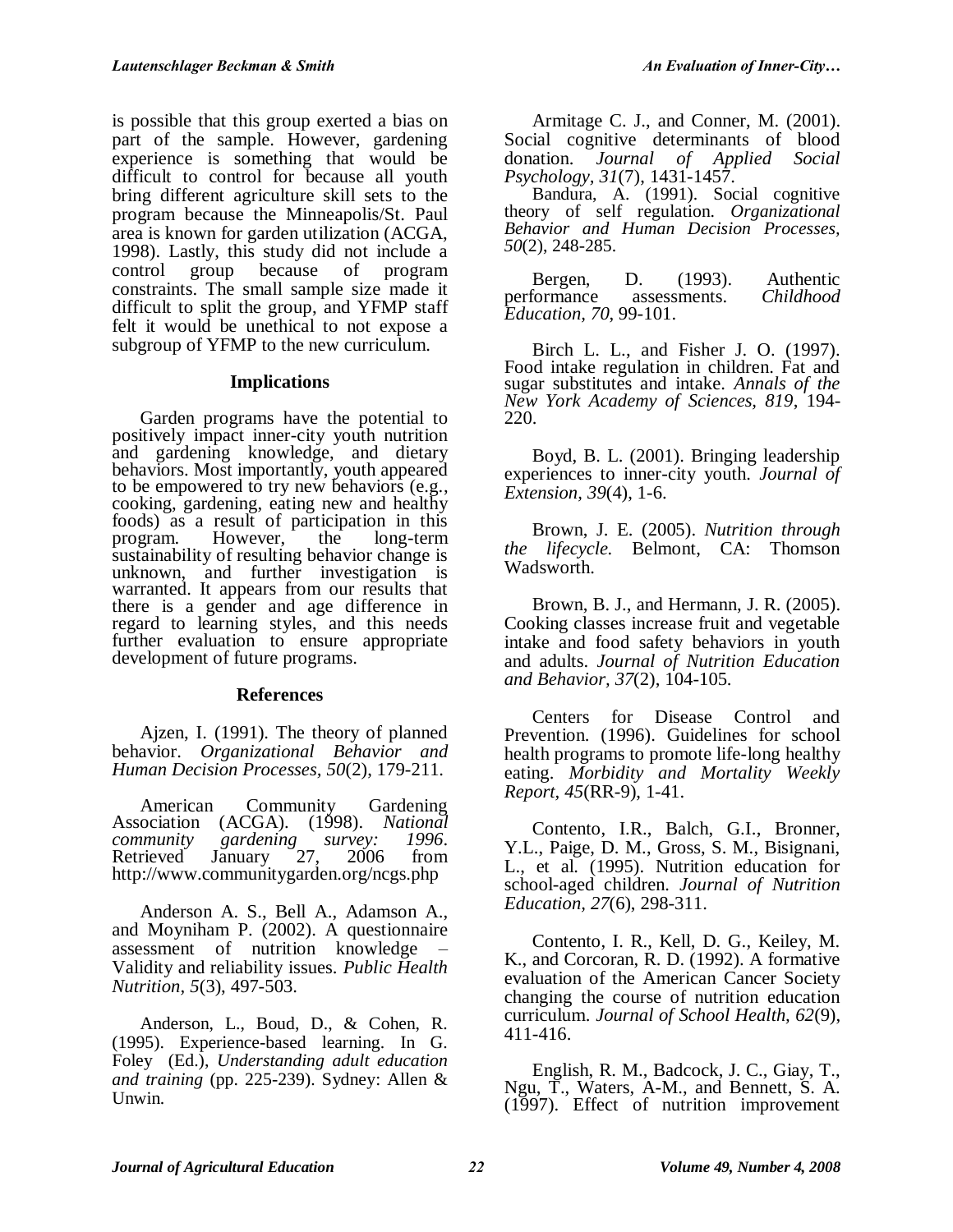project on morbidity from infectious diseases in preschool children in Vietnam: Comparison with control commune. *British Medical Journal, 315*(7116), 1122-1125.

Feng, J-Y., and Wu, Y-WB. (2005). Nurses' intention to report child abuse in Taiwan: A test of the theory of planned behavior. *Research in Nursing and Health, 28*(4), 337-347.

Fila, S., and Smith, C. (2006). Applying the theory of planned behavior to healthy eating behaviors in urban Native American youth. *The International Journal of Behavioral Nutrition and Physical Activity. 3*:11-22.

Freedman, D. S., Dietz, W. H., Srinivasaan, S. R., and Berenson, G. S. (1999). The relation of overweight to cardiovascular risk factors among children and adolescents: The Bogalusa Heart Study. *Pediatrics, 103*(6 pt 1), 1175-1182.

Gleason, P., and Suitor, C. (2001). *Food for thought: Children's diets in the 1990's*. Mathematica Policy Research.

Harala, K., Smith, C., Hassel, C., and<br>Ifus. P. (2005). New moccasins: Gailfus, P.  $(2005)$ . New Articulating research approaches through interviews with faculty and staff at Native and non-Native academic institutions. *Journal of Nutrition Education and Behavior, 37*(2), 67-76.

Kelder, S. H., Perry, C. L., Klepp, K-I., Lytle, L. L. (1994). Longitudinal tracking of adolescent smoking, physical activity, and food choice behaviors. *American Journal of Public Health, 84*(7), 1121-1126.

Klohe-Lehman, D. M., Freeland-Graves, J., Anderson, E. R., McDowell, T., Clarke, K. K., Hanss-Nuss, H., et al. (2006). Nutrition knowledge is associated with greater weight loss in obese and overweight low-income mothers. *Journal of the American Dietetic Association, 106*(1), 66-75.

Kuczmarski, R. J., Flegal, K. M., Campbell, S. M., and Johnson, C. L. (1994). Increasing prevalence of overweight among

US adults. *Journal of the American Medical Association, 272*(3), 205-211.

Landis, J. R., and Koch, G. G. (1977). The measurement of observer agreement for categorical data. *Biometrics, 33*(1), 159-174.

Lautenschlager, L., and Smith, C. (2007a). Understanding gardening and dietary habits among youth garden program participants using the theory of planned behavior. *Appetite, 49*(1), 122-130.

Lautenschlager, L., and Smith, C. (2007b). Beliefs, knowledge, and values held by inner-city youth about gardening, nutrition, and cooking. *Agriculture and Human Values, 24*(2), 245-258.

Lieberman, L. D., Clark, N. M., Krone, K. V., Orlandi, M. A., and Wynder, E. L. (1992). The relationship between cognitive maturity and information about health problems among school age children. *Health Education and Research, 7*(3), 391-401.

Liquori, T., Koch, P. D., Contento, I. R., and Castle, J. (1998). The cookshop program: Outcome evaluation of a nutrition education program linking lunchroom food experiences with classroom cooking experiences. *Journal of Nutrition Education, 30*(5), 302-313.

Looker, A. C., Dallman, P. R., Carroll, M. D., Gunter, E. W., and Johnson, C. L. (1997). Prevalence of iron deficiency in the United States. *Journal of the American Medical Association, 277*(12), 973-976.

Luepker, R. V., Perry, C. L., McKinlay, S. M., Nader, P. R., Parcel, G. S., Stone, E. J., et al. (1996). Outcomes of a field trial to improve children's dietary patterns and physical activity: The child and adolescent trial for cardiovascular health (CATCH). *Journal of the American Medical Association, 275*(10), 768-776.

Mabie, R., and Baker, M. (1996). A comparison of experiential instructional strategies upon the science process skills of urban elementary students. *Journal of Agricultural Education, 37*(2), 1-7.